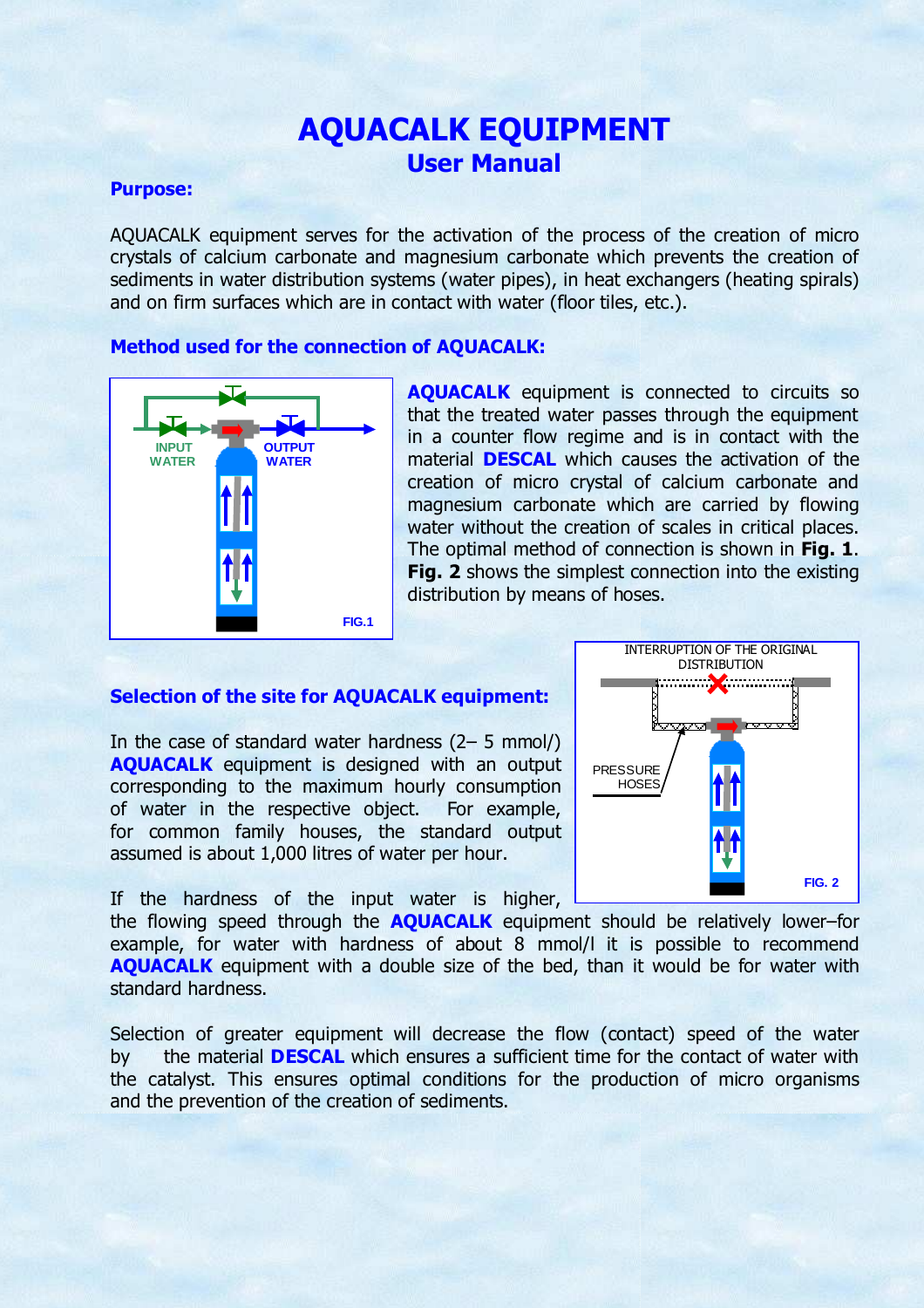#### Test of the efficiency of AQUACALK equipment:

For ensuring the functionality of **AQUACALK** equipment it is possible to perform a simple test, which is based on comparing the creation of sediments of the scale for the water without any treatment and the water passed through the **AQUACALK** equipment.

For testing we recommend to use a vessel which is used for common cooking and where sediment of scale is created. Ascertain the volume of untreated water where after boiling there is layer of scale. Then perform the same test with the water passed through the **AQUACALK** equipment. The difference between the volume and the structure of sediments will be similar as in critical places in your distribution lines, heat exchangers and on firm surfaces.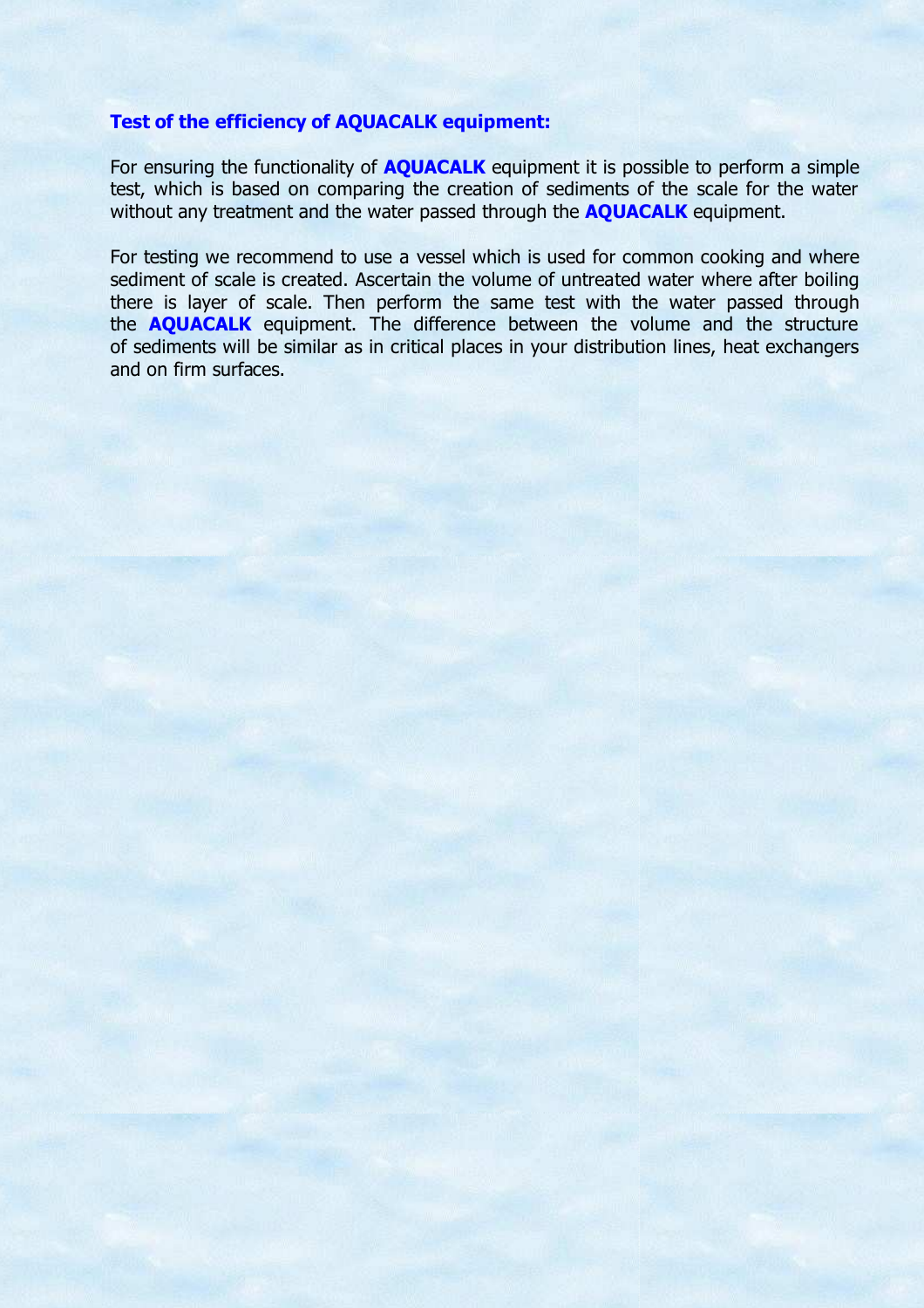# Technical sheet for the AQUACALK series

## Designation of the product:

AQUACALK equipment serves for activation of the creation of micro crystals of calcareous compounds which are not deposited in water distribution lines (pipes), on heat exchangers (heating spirals) and on firm surfaces (e.g. floor tiles, batteries, etc.), and which prevents the origination of scale.

### Options for use:

AQUACALK equipment can be used in cases where hard water (the content of calcium and magnesium is higher than 2.5 mmol/l – i.e. about  $14^{\circ}$ N) causes sediments of scales – e.g. in houses, flats, boiler rooms, industrial operating units, etc.

### Water treatment principle:

AQUACALK is equipment for water treatment where water passes in a counter-flow regime through the vessel with an active substance which activates the creation of micro crystals with compounds of calcium and magnesium which are carried by flowing water without the creation of scale in critical places.

### Technical parameters of AQUACALK equipment:

| <b>OUTPUT</b>                | <b>TYPE</b> |
|------------------------------|-------------|
| <b>SCALESTOP-RESIDENTIAL</b> |             |
| 230 l/h                      | AQ 250      |
| 460 l/h                      | AQ 500      |
| 920 l/h                      | AQ 1000     |
| <b>SCALESTOP-COMMERCIAL</b>  |             |
| 2 300 l/h                    | AQ 2500     |
| 2700 l/h                     | AQ 3000     |
| 3 600 l/h                    | AQ 3500     |
| 4 600 l/h                    | AQ 4500     |
| 6 840 l/h                    | AQ 7000     |
| 11 340 l/h                   | AQ 11500    |
| 16 440 l/h                   | AQ 16500    |
| 22 680 l/h                   | AQ 25000    |
| 34 080 l/h                   | AQ 35000    |
| 51 120 l/h                   | AQ 50000    |
| 56 760 l/h                   | AQ 60000    |
| 68 160 l/h                   | AQ 70000    |
| 85 140 l/h                   | AQ 85000    |
| 102 180 l/h                  | AQ 100000   |
|                              |             |